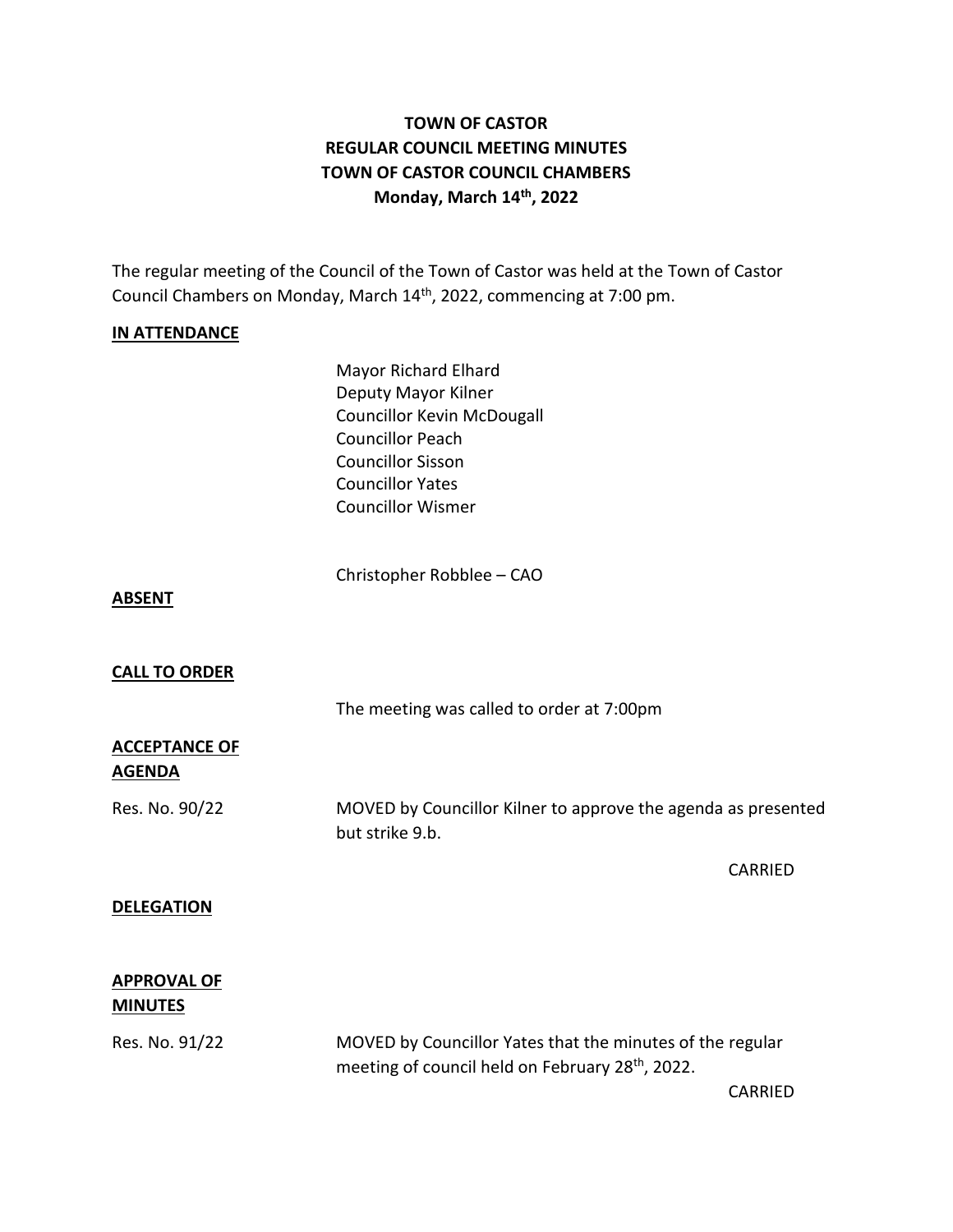### **CORRESPONDENCE**

Res. No. 92/22 MOVED by Councillor McDougall to receive for information the letter from Castor District and Museum Society.

CARRIED

### **FINANCIAL REPORTS**

| Res. No. 93/22 | MOVED by Councillor Peach that account numbers 28071-28104<br>be approved for payment and that the list of Accounts be marked<br>Schedule "A" and attached to these minutes of Council. |         |
|----------------|-----------------------------------------------------------------------------------------------------------------------------------------------------------------------------------------|---------|
|                |                                                                                                                                                                                         | CARRIED |
| Res. No. 94/22 | MOVED by Councillor Sisson to approve the cash statement as<br>presented                                                                                                                |         |
|                |                                                                                                                                                                                         | CARRIED |
| Res. No. 95/22 | MOVED by Councillor Kilner to approve the budget statement as<br>presented                                                                                                              |         |
|                |                                                                                                                                                                                         | CARRIED |

## **BYLAWS**

| Res. No. 96/22 | MOVED by Councillor Yates to read the bylaw 1089 for the third<br>and final time and adopt this 14 of March 2022. |         |
|----------------|-------------------------------------------------------------------------------------------------------------------|---------|
|                |                                                                                                                   | CARRIED |
| Res. No. 97/22 | MOVED by Councillor McDougall to read the bylaw 1090 for the<br>first time.                                       |         |

CARRIED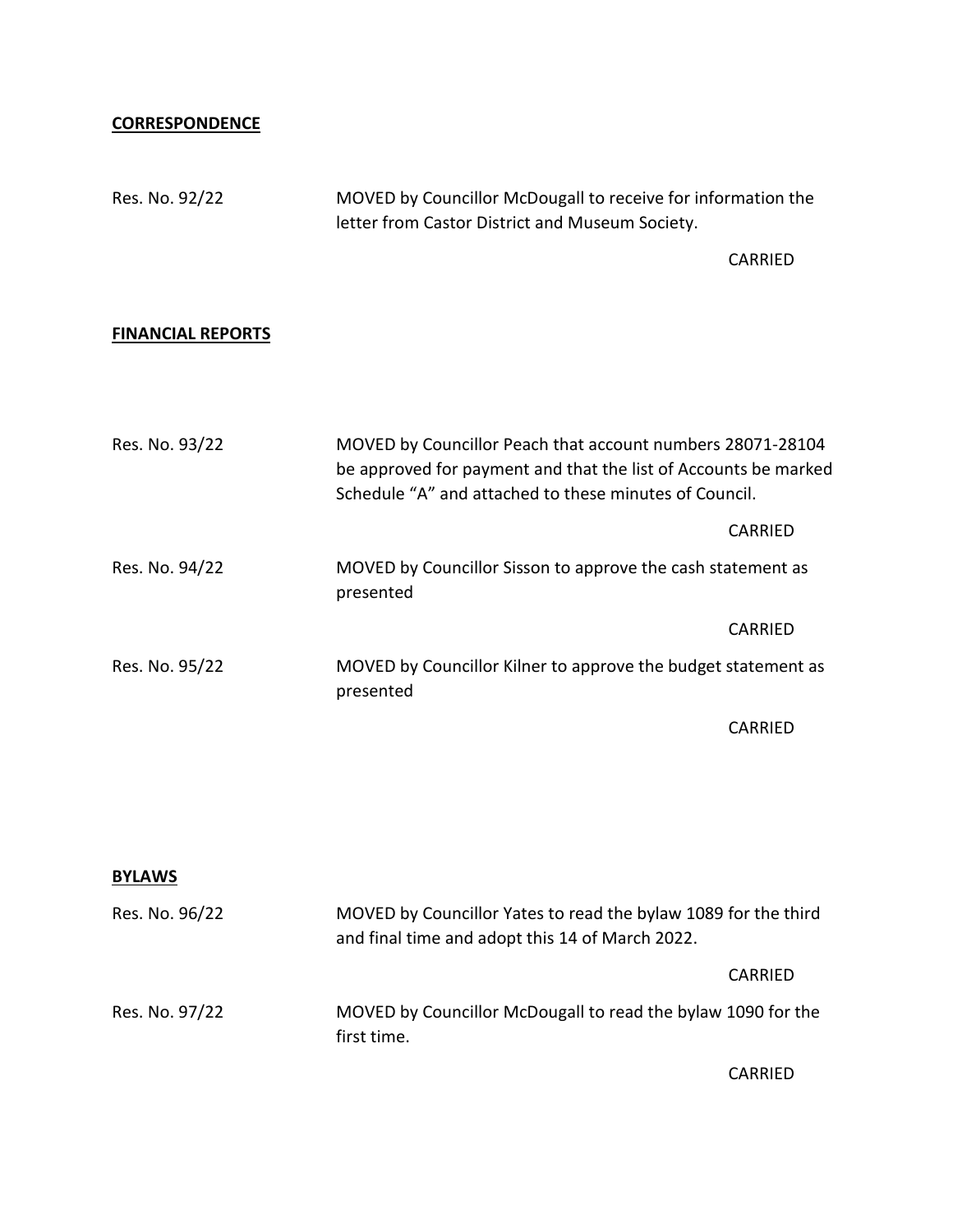| Res. No. 98/22           | MOVED by Councillor Yates to read the bylaw 1090 for the second<br>time.                                           |                 |
|--------------------------|--------------------------------------------------------------------------------------------------------------------|-----------------|
|                          |                                                                                                                    | <b>CARRIED</b>  |
| Res. No. 99/22           | MOVED by Councillor Peach to read the bylaw 1090 and with<br>unanimous consent proceed to third reading.           |                 |
|                          |                                                                                                                    | <b>CARRIED</b>  |
| Res. No. 100/22          | MOVED by Councillor Kilner to read the bylaw 1090 for the third<br>and final time and adopt this 14 of March 2022. |                 |
|                          |                                                                                                                    | <b>CARRIED</b>  |
| <b>BUSINESS</b>          |                                                                                                                    |                 |
| Res. No. 101/22          | MOVED by Councillor McDougall to deny the request from ECAA.                                                       |                 |
|                          |                                                                                                                    | <b>DEFEATED</b> |
| Res. No. 102/22          | MOVED by Councillor Kilner to table the request from ECAA.                                                         |                 |
|                          |                                                                                                                    | CARRIED         |
| Res. No. 103/22          | MOVED by Councillor Peach to approve the AR year end transfers<br>as presented.                                    |                 |
|                          |                                                                                                                    | CARRIED         |
| <b>COMMITTEE REPORTS</b> |                                                                                                                    |                 |
| Res. No. 104/22          | MOVED by Councillor McDougall to accept the Councillor reports<br>for information.                                 |                 |
|                          |                                                                                                                    | <b>CARRIED</b>  |
| Res. No. 105/22          | MOVED by Councillor Wismer to accept the C.A.O. report for<br>information.                                         |                 |
|                          |                                                                                                                    | CARRIED         |